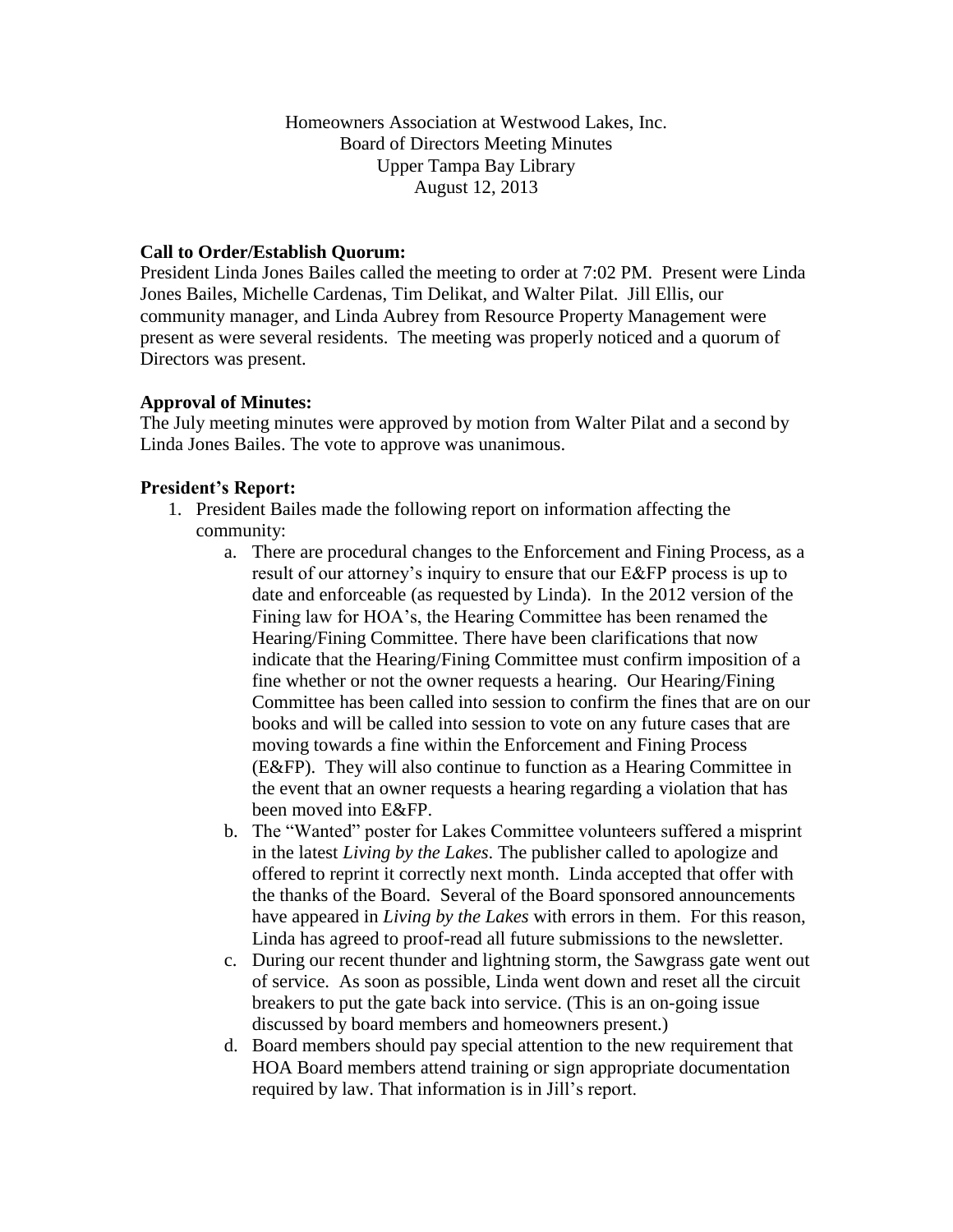# **Treasurer's Report:**

As of July 31, the operating account is \$217,789 with the reserve fund at \$491,238. Expenses are currently under budget by \$19,688.

Accounts receivable is \$48,615.

- 17 Accounts owe more than one assessment (2.6%)
- 90 Accounts owe the July assessment only (13.7%)

Collections review:

- 30 Accounts are in Attorney Status
- 22 of these Accounts are Bank Foreclosures
- 4 of these Accounts are HOA Foreclosures
- 1 of these Accounts are in Bankruptcy
- 3 are for Non-Payment of Assessments (All Have Liens Placed)

### Motions:

- 1. Tim made a motion to write off numerous minor credit balances (all under \$0.25) as well as 4 minor A/R amounts totaling \$9, with a second by Linda Jones Bailes. The vote was unanimous.
- 2. Tim made a motion to have our attorney commence an HOA foreclosure on account 17040. A second was given by Michelle Cardenas, and the vote was unanimous.

### Updates:

- 1. On lot 02056, at recent hearing, motion for summary judgment was in favor of the lender. A lender foreclosure sale is scheduled for 9/12/13.
- 2. Regarding lot 04029, our attorney received payment in full from the homeowner on 7/9/13, and funds will be sent to our association within two weeks.
- 3. Hearings are scheduled for August  $26<sup>th</sup>$  and August  $27<sup>th</sup>$  for lots 14030 and 11019, respectively.

A motion to accept the treasure's report was made by Walter Pilat, with a second by Michelle Cardenas. The vote was unanimous.

### **Manager's Report:**

- 1. Electronic packets are available. Board members can print out only the pages they would like to for the meeting
- 2. Walter Pilat notified RPM regarding his discussion with the Sheriffs' department pertaining to a possible vagrant camp and damage to the common area north of the entrance to the property. There is a process, and authorization needed for the Sheriff to come out and arrest anyone found trespassing. This was discussed, and the board decided to keep an eye on the situation.